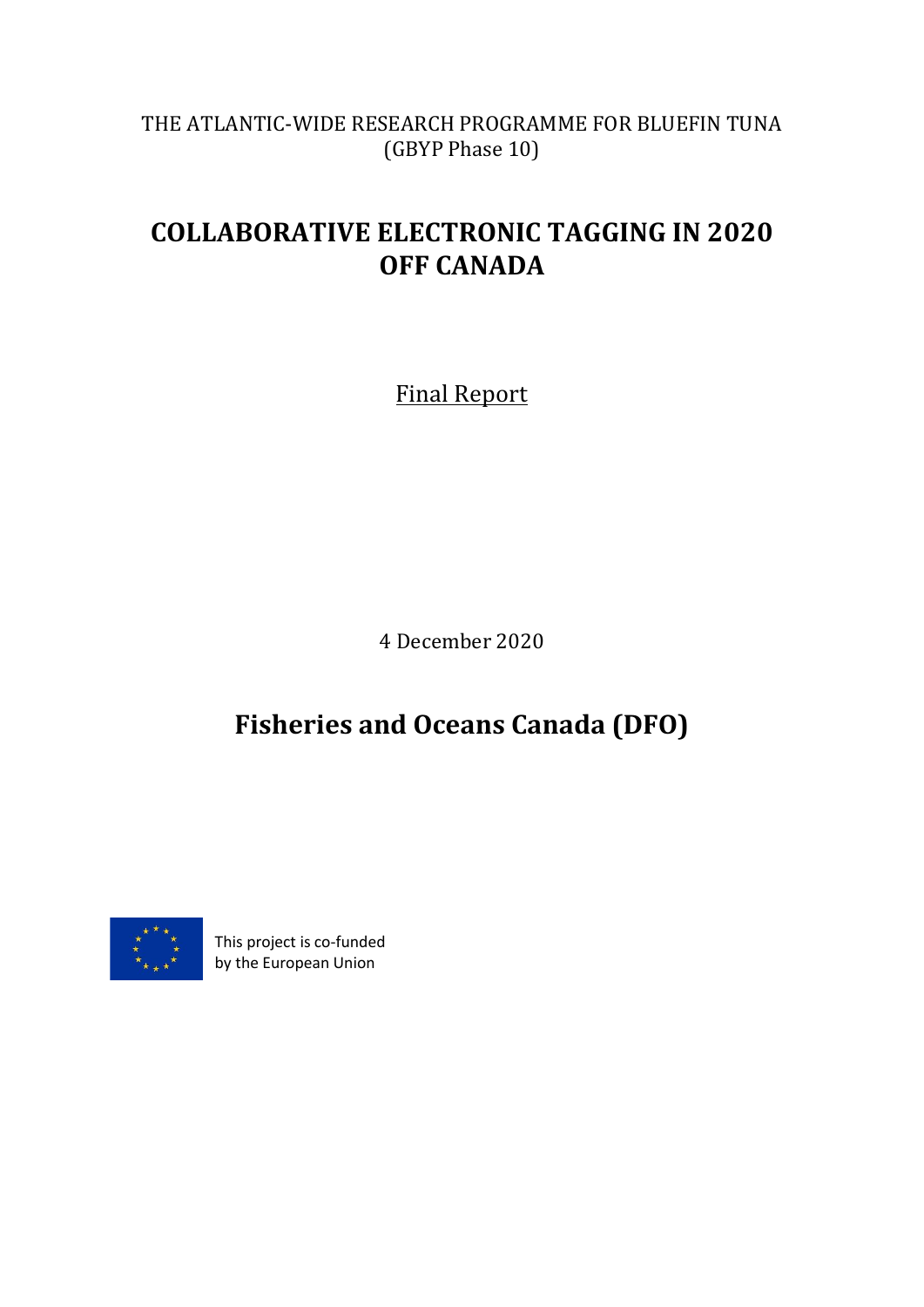# **REPORT ON COLLABORATIVE TAGGING ACTIVITIES IN 2020**

Alex Dalton<sup>1</sup>

#### *SUMMARY*

*The ICCAT GBYP accepted DFO's offer of collaboration and provided DFO with 5 Wildlife Computers MiniPAT Pop-up Satellite Archival Tags for deployment via a scientific fishing charter out of St. John's Newfoundland (between September and November 2020). The tags were to be deployed targeting as young as possible Atlantic Bluefin Tuna individuals present in the area (<85 inches straight fork length; ~ age 10) following the GBYP tagging protocols; in addition to the collection of a tissue sample (fin clip) for genetic analysis. Unfortunately, all fishing activities were unsuccessful at hooking a Bluefin Tuna in Newfoundland waters (Bluefin Tuna were present in the area). Respecting the conditions of the Memorandum of Understanding (MOU) between the ICCAT GBYP and DFO, it was determined that DFO would take the collaborative tags to Port Hood, Nova Scotia and work with the highly experience tagging team already funding a tagging operation there, led by Drs. Barbara Block (Stanford University) and Michael Stokesbury (Acadia University). DFO was able to join the Port Hood tagging effort for 4 days on the water: October 4th to 6th, and October 19th, 2020. The tagging team, using the "bring on board" method deployed the GBYP tags on October 4th (1; Drifting, Fresh Mackerel), October 5th (1; Drifting, Fresh Mackerel) and October 19th (3; Trolling, Squid Rig). The average curved fork length of the fish was 227 +/- 24 cm and all were released in good condition.*

#### *KEYWORDS*

*Bluefin tuna, etags, Atlantic Canada*

#### **1. Introduction**

In June of 2020, Fisheries and Oceans Canada (DFO) responded to the call of the ICCAT Secretariat which was seeking national research teams that had experience in deploying electronic tags, particularly on Bluefin Tuna specimens, and who would be willing to collaborate with ICCAT in the 2020 GBYP electronic tagging program. The necessity for this call and the opportunity for this collaboration arose as a result of technical issues delaying the acquisition of new e-tags and more notably the coronavirus outbreak.

Since 2009, DFO has tagged 112 Atlantic Bluefin Tuna (ABFT) with external Pop-Up Satellite Archival (PSAT) Tags using both: Wildlife Computers' MK10 and miniPAT tags, and LOTEK's PSATGEO tags. Throughout the course of the tagging program, DFO has continually evolved and improved its methodology, and has used 3 different methodologies to date for the deployment of the tags: 1) Modified harpooning, 2) Catch and release over the side and 3) Catch and release bring the fish onboard. Additionally, in collaboration with the Canadian Bluefin Tuna Catch and Release fishery in the Gulf of St. Lawrence, DFO completed a 2 year study in 2018 of the short term survival and behaviour of ABFT caught and released using the "over the side" tagging methodology. 50 VEMCO Acoustic tags were deployed over the course of the study (39 in 2018 and 11 in 2017). Most tuna were tracked immediately after release and those followed recovered and swam away quickly with the exception of 1 known mortality. Thirty two of the tags applied in 2018 were subsequently detected by receivers in the Ocean Tracking Network (OTN). Of the 11 tuna tagged in 2017, 8 have subsequently been detected by receivers in the OTN in both 2017 and 2018.

The past two years (2018/2019), DFO has collaborated with Dr. Barbara Block and Dr. Michael Stokesbury's team in Port Hood, Nova Scotia, Canada for the deployment of 8 miniPAT tags using the "bring on board"

**<sup>1</sup>** Fisheries & Oceans Canada, Biological Station, 531 Brandy Cove Road, St. Andrews, NB E5B 2L9 CANADA. Email address of lead author: Alexander.Dalton@dfo-mpo.gc.ca.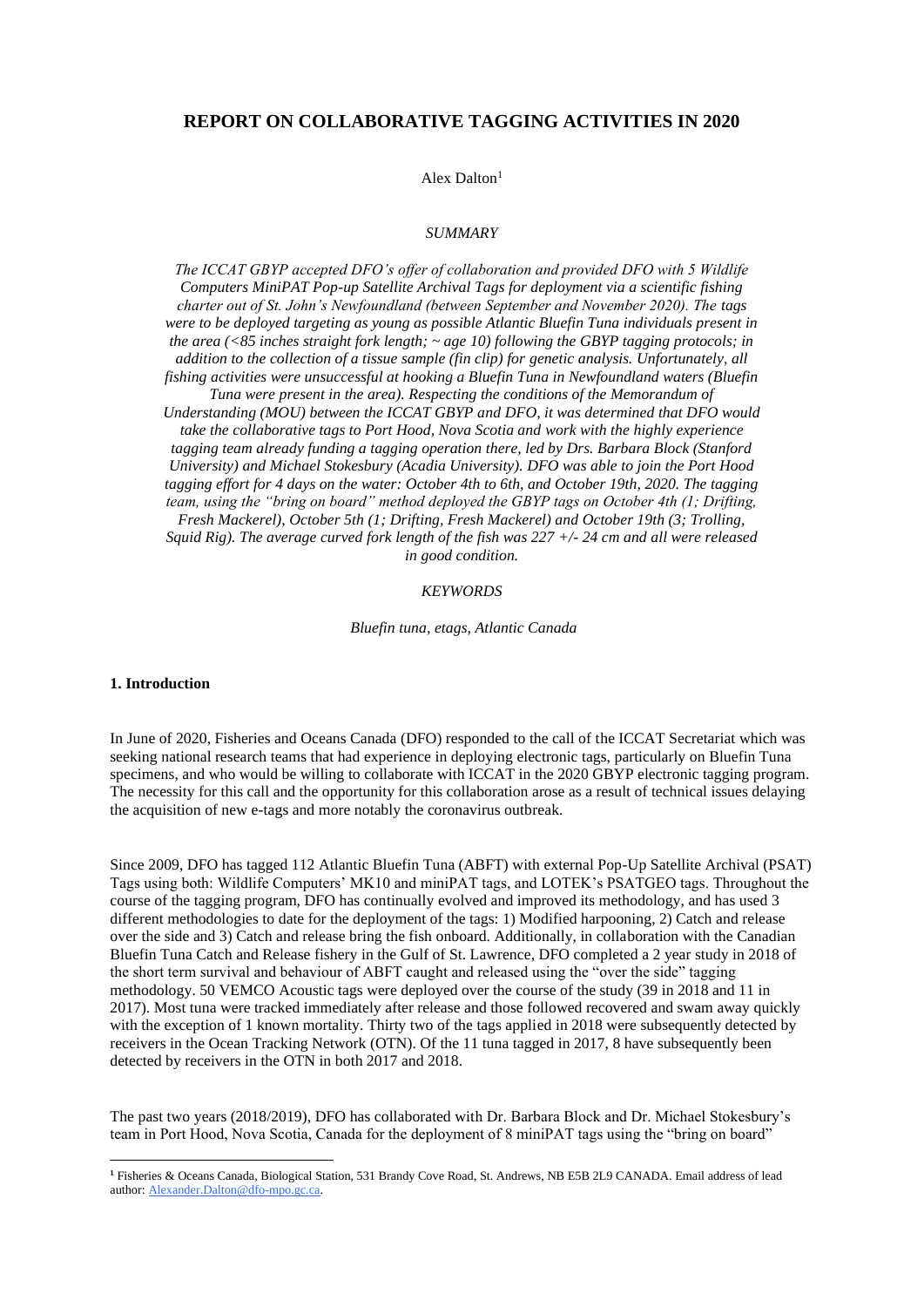method with a "tether plus loop" attachment. Between 2018 and 2019, 3 of the 8 tags deployed via this collaboration reached their scheduled release dates: 300, 323 and 353 days later; proving the viability of this methodology to obtain the long-term deployments necessary to study the annual migration of the ABFT.

The ICCAT GBYP accepted DFO's offer of collaboration and provided DFO with 5 Wildlife Computers MiniPAT Pop-up Satellite Archival Tags for deployment via a scientific fishing charter out of St. John's Newfoundland (between September and November 2020). The tags were to be deployed targeting as young as possible Atlantic Bluefin Tuna individuals present in the area  $\langle 85 \rangle$  inches straight fork length;  $\sim$  age 10) following the GBYP tagging protocols; in addition to the collection of a tissue sample (fin clip) for genetic analysis.

The hope of this tagging effort was to tag eastern Bluefin Tuna. Although, none of the DFO's PSATs have entered the Mediterranean to date. There is an abundance of evidence that Eastern spawned ABFT are found in Canadian waters. 1) 8 DFO PSAT tagged fish have crossed beyond the meridian 30° west of Greenwich into the eastern Atlantic Ocean. 2) 2 conventional GBYP tags deployed by the Canadian Bluefin Tuna Catch and Release fishery in the Gulf of St. Lawrence have been recovered by Spanish purse seine vessels in the Mediterranean, and 3) Stock of origin assignment using Single Nucleotide Polymorphisms (SNPs) on Canada's landed ABFT from 2013 to 2018 has found ~50% of the fish aged 9 to 14 in the Gulf of St. Lawrence are to be of eastern origin.

## **2. Methods/Results**

Fisheries and Oceans Canada undertook a four day scientific fishing charter, September 29th to October 2nd, 2020, aboard the FV "Viking" (a 46 foot sport fishing vessel), leaving from the marina at Long Pond, Conception Bay South, Newfoundland. The first two days of the fishing charter, the vessel fished the southern portion of Conception Bay working from Long Pond, NFLD down and around to Harbour Grace, NFLD. The third day of the fishing charter, the vessel fished the north-eastern shore of Conception Bay, from Long Pond, NFLD to Bauline, NFLD (inside of Bell Island). On the fourth day of the fishing charter the vessel again fished the north-eastern shore of Conception Bay, from Bauline, NFLD out of Conception Bay to Pouch Cove, NFLD. The majority of the time was spent trolling at 7 knots, fishing a pair of J-Hook, plastic squid rigs off 9 foot 130 class bent butt rods (with reels), off out-riggers. The plastic squid rigs were also replaced with frozen mackerel or frozen squid daisy chains for trolling, approximately 25% of the time. On the second day of the fishing charter, the vessel also drift fished and chummed frozen mackerel and herring, 1.5 km west of Indian Pond in southern Conception Bay for 3 hours with live fresh caught Atlantic Cod on the two rod and reel set-ups. On the fourth day of the fishing charter, the vessel also drift fished and chummed frozen mackerel and herring 2.5 km east of Biscayan Cove outside of Conception Bay for 3 hours with live fresh caught Atlantic Cod on the two rod and reel set-ups. Unfortunately, all fishing activities were unsuccessful in hooking a Bluefin Tuna. Bluefin Tuna were in the area however; as there were landings in Bonavista Bay on September 30th and October 1st, Trinity Bay on October 2nd and Petty Harbour (south of St. John's, NFLD) on October 2nd.

As DFO's Newfoundland Bluefin Tuna Pop-up Satellite Archival Tagging scientific charter came to a conclusion, DFO reached out to the ICCAT GBYP programme to determine the next steps for the 5 MiniPAT tags that were provided for this collaborative tagging effort. Respecting the conditions of the Memorandum of Understanding (MOU) between the ICCAT GBYP and DFO, it was determined that DFO would take the collaborative tags to Port Hood, Nova Scotia and work with the highly experience tagging team already funding a tagging operation there, led by Drs. Barbara Block (Stanford University) and Michael Stokesbury (Acadia University). DFO was able to join the Port Hood tagging effort for 4 days on the water: October 4th to 6th, and October 19th, 2020. The Port Hood tagging operation had two vessels fishing for Bluefin Tuna: the 38 foot FV "Bay Queen IV" and the 37 foot FV "Nicole Brandy"; however only one of the vessels the "Bay Queen" had the stern door necessary to undertake the "bring-on board" Bluefin Tuna tagging. Therefore, the "Nicole Brandy" would hook and fight fish until the fish was under control, at which point the rod and reel set-up would be passed to the "Bay Queen" to complete the fight and undertake the tagging activity. All fishing effort took place within a 15 km radius of Port Hood, Nova Scotia. The first three days, DFO was out fishing with the Port Hood tagging team, the vessels' fished two or three rod and reel set-ups with live mackerel on barbed circle hook. The lines were predominantly set-up with a balloon to take the bait away from the vessel and also keep the live bait in the top 10 meters of the water column. Occasionally, a kite rig was used for surface fishing, a weight was used for fishing deeper depths and/or chumming was undertaken with fresh mackerel and frozen herring when marks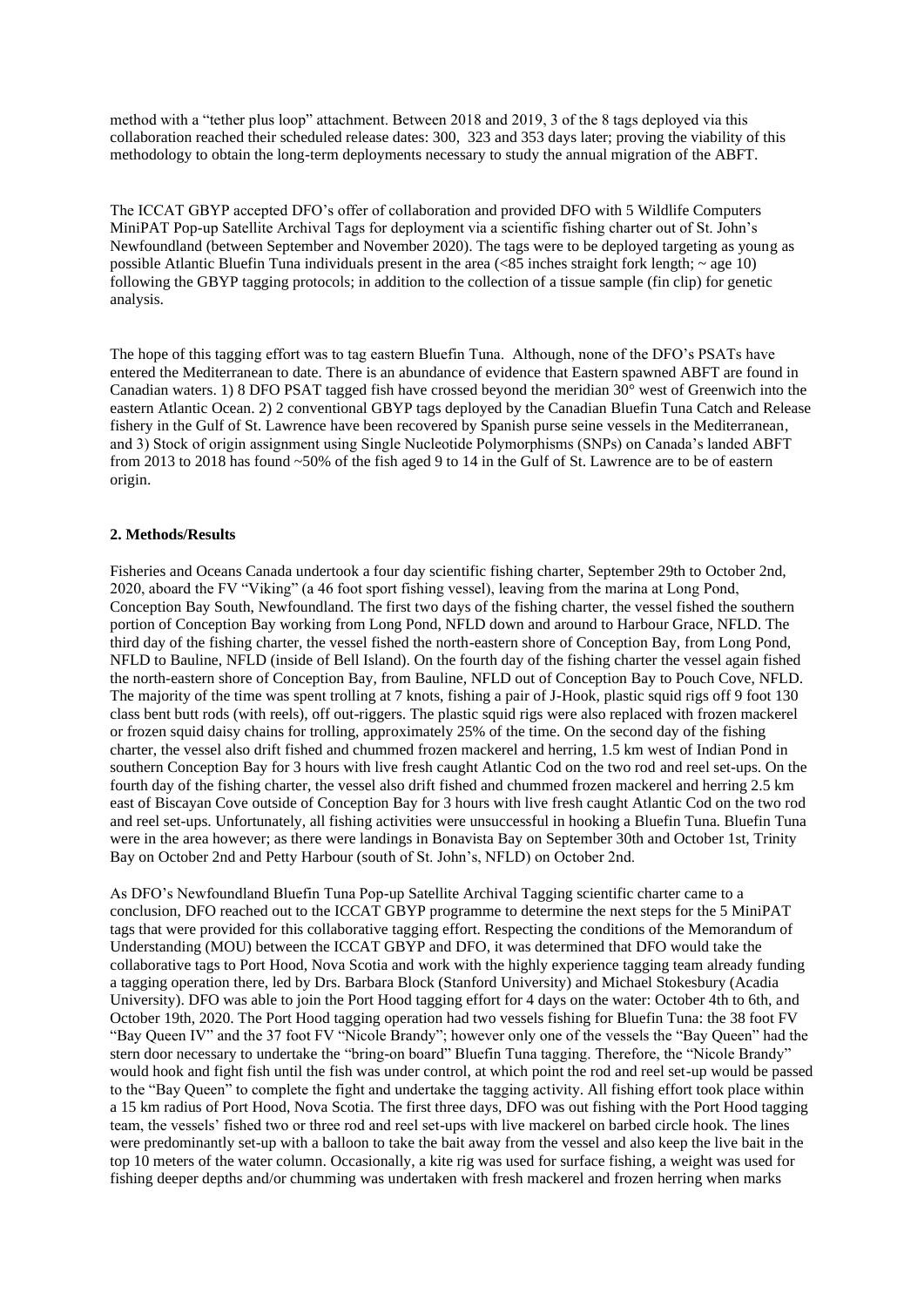occurred on the sounder. Fishing on October 19th was done exclusively via trolling a pair of squid rigs (J-hooks) behind the vessel at 4 to 7 knots. The tagging team deployed the GBYP tags on October 4th (1; Drifting, Fresh Mackerel), October 5th (1; Drifting, Fresh Mackerel) and October 19th (3; Trolling, Squid Rig). The five tags were deployed within an 4 KM radius circle of each other (Table 1; Figure 1).

Once an Atlantic Bluefin Tuna was hooked, the fish was fought on the rod and reel set-up from the rear rod holder. The fish was fought until it was deemed suitably tired, that is to prevent a fish that was too feisty being brought on board, and potentially injuring itself or the crew. When the suitably tired fish reached the side of the vessel, the Captain would grab the leader line (extending to the hook and the fish) and maneuver the fish towards the stern door of the vessel. At the stern door, a member of the crew would insert the "lip hook" under the tongue of the fish and behind the jaw. With the "lip hook" inserted, tension on the attached rope could be taken up and the fish could be physically pulled on-board the vessel. The stern door had a built-in ram which sat below the water line making boarding relatively easy. A padded mat (wetted with water) was place on the deck of the vessel and the fish was pulled onto the mat. Once on board, the fish's eye was covered with a wet-cloth and a hose pumping salt water was inserted into the fish's mouth to ventilate the gills. With the fish successfully on board, the PSAT tag's tether was inserted into the dorsal musculature of the fish below the 2nd dorsal fin  $\sim$  2 to 3 inches). The tether was insert parallel to the dorsal fin, at approximately a 45 degree angle (depending on the body condition of the fish; fatter fish permitting a slightly deeper angle). The tether was inserted to approximately 1 inch from the head of the PSAT tag. The second loop tether, which wrapped around the body of the tag, was insert parallel to the dorsal fin, similarly at approximately a 45 degree angle, with the goal of holding the tag relatively stable and in place. Next, the ICCAT conventional tag was inserted into the dorsal musculature approximately 4 to 5 inches anterior to the satellite tag. The fin clip was collected with a pair of scissors and locking tweezers from the pectoral fin. The fin clip was placed in a labelled vial of 95% ethanol. The curved fork length was measured from the tip of the tuna's snout to the fork of the fish's tail in centimeters (in line with the pectoral fins), using a soft measuring tape which could follow the curvature of the fish's body. The half girth length was also measure in centimeters, with a soft measuring tape, from the insertion of the 1st dorsal fin to ventral mid-line. With all the tags applied and the fin clip was collected, the salt water hose was removed from the fish's mouth, the cloth was removed from its eye and the mat on which the fish lay was spun 180 degree such that the fish could be pushed off the vessel head first.

The average measured curved fork length of the fish was  $227 +1/24$  cm and the average estimated round weight was 461.8 +/- 148 lbs. All fish were released in good condition; one fish however did bleed a little more than optimal from where the "lip hook" was inserted (Table 1).

## **3. Recommendations**

Fisheries and Oceans Canada has full intentions of continuing its Atlantic Bluefin Tuna Satellite tagging program activities again next year in Newfoundland waters. However, the intention would be to focus the fishing effort on the north-western shore waters of Conception Bay and the north eastern shore waters of Trinity Bay, earlier in the month of September. Canada is seeing a significant increase of fish and fishing activity in these areas, which has been historically noted in the past but of which has been relatively non-existent in more recent times. In 2020, 29 Bluefin Tuna were landed in Bay de Verde, NFLD and 23 were landed in Old Pelican, with the majority caught between September 1st and 16th; which represented over 60% of the landings on Newfoundland this fishing year.

DFO would recommend the usage of longer conventional tags accompanying the PSAT tags. It is highly likely that a percentage of the applied conventional tags are being shed from the Tuna's body due to the relatively shallow nature with which these tags are inserted.

### **4. Acknowledgements**

This work has been carried out under the ICCAT Atlantic-Wide Research Programme for Bluefin Tuna (GBYP), which is funded by the European Union, several ICCAT CPCs, the ICCAT Secretariat, and other entities (see https://www.iccat.int/gbyp/en/overview.asp). The content of this paper does not necessarily reflect ICCAT's point of view or that of any of the other sponsors, who carry no responsibility. In addition, it does not indicate the Commission's future policy in this area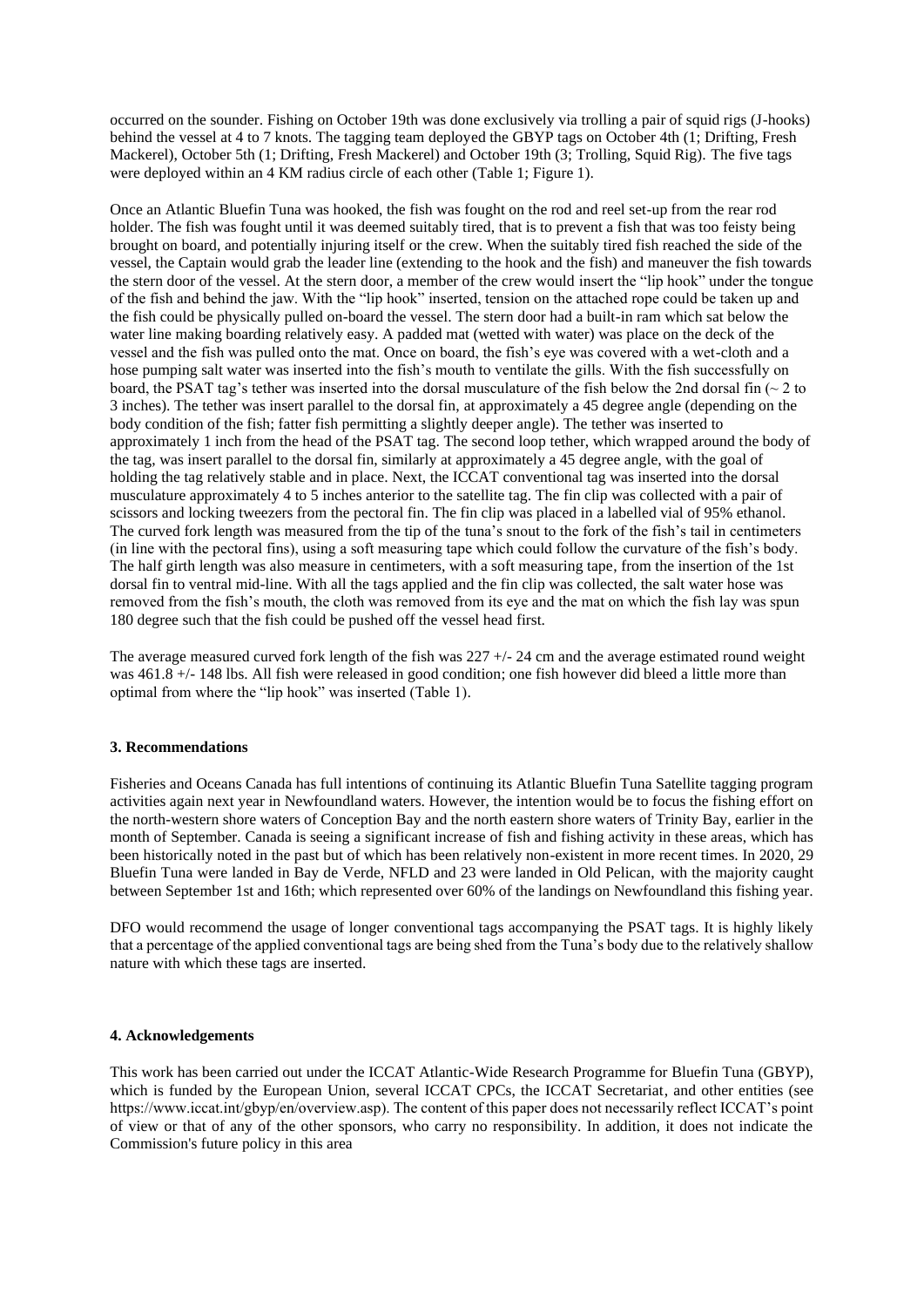**Table 1**. Deployment location of ICCAT GBYP Pop-up Satellite Archival (PSAT) Tags (and conventional tags), near Port Hood, Nova Scotia October 2020, by Fisheries and Oceans Canada (DFO) working with tagging operation led by Drs. Barbara Block (Stanford University) and Michael Stokesbury (Acadia University). PTT Argos ID, Wildlife Computers MiniPAT serial number, GBYP Conventional Tag, Date of Deployment, Time of Deployment, Latitude, Longitude, Curved Fork Length in Centimeters, and estimated Round Weight in pounds.

| PTT ID | <b>PSAT Serial #</b> | Conventional Tag   Date Fished |            | Time Released | Lat   | Long     | CFL | eRWD   |
|--------|----------------------|--------------------------------|------------|---------------|-------|----------|-----|--------|
|        | 204874 20P1140       | BYP079153                      | 10/4/2020  | 10:54         | 45.99 | $-61.70$ | 229 | 464.72 |
|        | 204876 20P1152       | BYP079154                      | 10/5/2020  | 15:19         | 45.99 | $-61.74$ | 215 | 389.25 |
|        | 204877 20P1154       | BYP078682                      | 10/19/2020 | 10:52         | 46.03 | $-61.74$ | 216 | 394.35 |
|        | 204864 20P1165       | BYP078683                      | 10/19/2020 | 11:32         | 46.01 | $-61.74$ | 267 | 715.34 |
|        | 204875 20P1151       | BYP078684                      | 10/19/2020 | 12:27         | 46.00 | $-61.79$ | 206 | 345.18 |